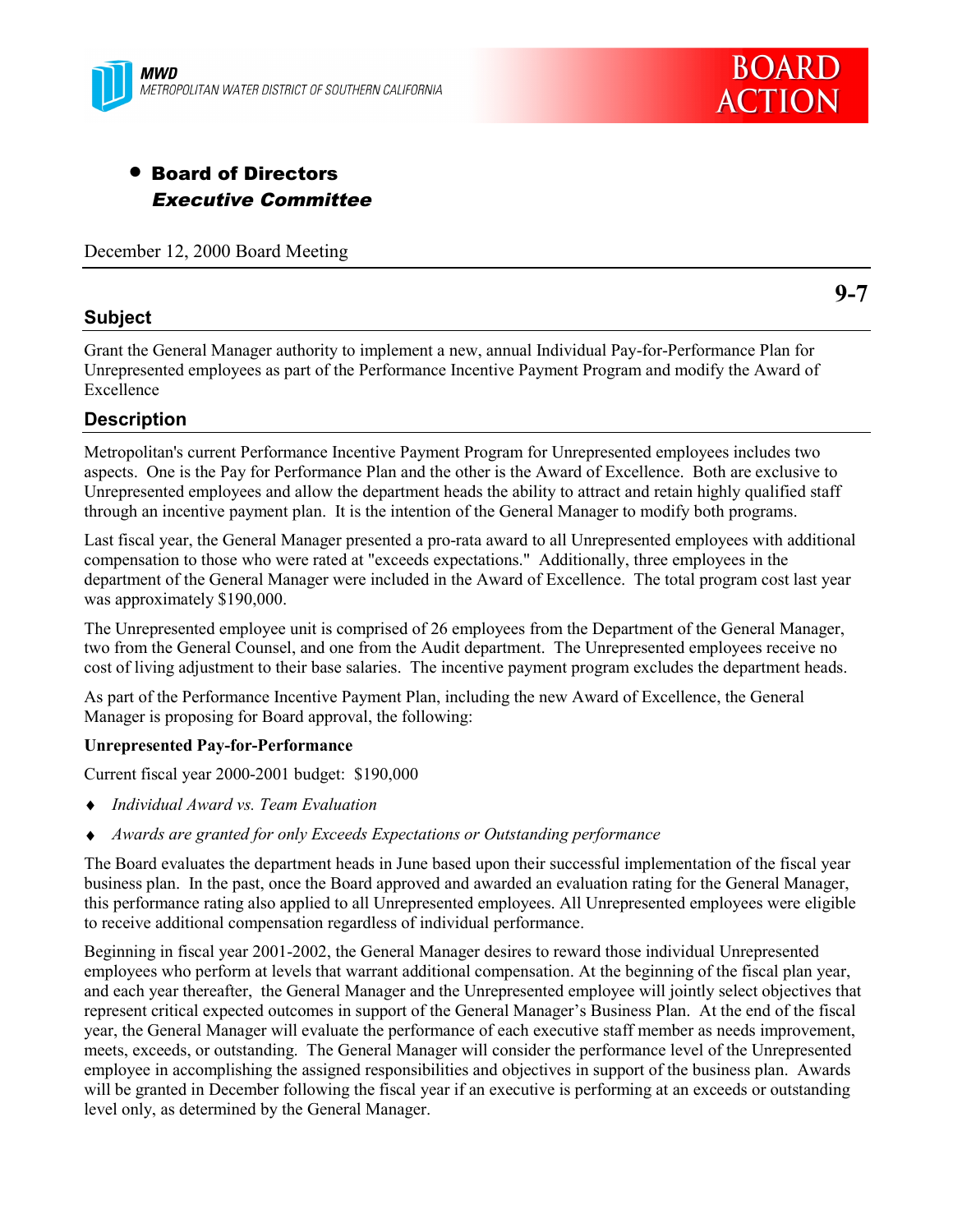For fiscal year 2000-2001 the General Manager is proposing to phase in the new program with awards for those executives rating an exceeds or outstanding. The performance rating is based on the recommendations of the Assistant General Manager and where applicable, the General Counsel and the General Auditor.

#### **Award of Excellence**

Current fiscal year 2000-01 budget: \$60,000

- ♦ *Expand Award of Excellence*
- ♦ *Eliminate cap on eligibility numbers*

The existing Award of Excellence is open to Unrepresented employees only. The amounts of payment cannot exceed \$20,000 per recipient and not more than 3 recipients are allowed per fiscal year.

The General Manager proposes modifications to this program that will fairly recognize standards of excellence throughout the District. At the discretion of the General Manager, the new award would be expanded to include any employee that provides the District with exemplary performance. This could include service as either a project or program manager or performing at an outstanding level within a particular program as observed by the General Manager and/or the Assistant General Manager. Additionally, there would be no limit to the number of employees submitted for consideration. The current cap of \$20,000 for any award would be replaced with awards ranging from \$1,000 up to \$7,500 to be awarded by the General Manager. The final list of awardees would be submitted to the Executive Committee for recommendation prior to approval by the full Board.

#### **Conclusion**

These two programs would comprise each fiscal year's incentive payment plan sponsored by the Department of the General Manager. The existing fiscal year 2000-2001 budget as established and approved by the Board of Directors is a total of \$250,000. The new budget request for the Incentive Payment Plan for both Unrepresented staff and the Award of Excellence is \$350,000, which is consistent with prior fiscal year budgets. The existing and new program budgets are detailed as follows:

| <b>Incentive Pay Program</b>      | <b>Existing Budget</b> | <b>New Budget</b> |
|-----------------------------------|------------------------|-------------------|
| Unrepresented Pay for Performance | \$190,000              | \$250,000         |
| Award of Excellence               | \$60,000               | \$100,000         |
| Total for the program             | \$250,000              | \$350,000.00      |

## **Policy**

Unrepresented Managers' Compensation

## **Board Options/Fiscal Impacts**

#### **Option #1**

Authorize the General Manager the authority to implement an annual Performance Incentive Payment Program including a revised Pay-for-Performance Plan for Unrepresented employees and modify the Award of Excellence. This would include:

- a. Pay for Performance plan will be individual awards for Unrepresented employees whose rated performance is at exceeds expectations or outstanding. General Manager will rate the unrepresented employees and present the awards in December of each year.
- b. Expand the Award of Excellence to include recommended employees from any employee unit who displays exemplary service or performance; Eliminate the cap on the number of awardees per fiscal year and change the individual award cap from \$20,000 per awardee to awards ranging from \$1,000 up to \$7,500.

**Fiscal Impact:** Up to \$100,000 (amount will be carried as part of this fiscal year budget)